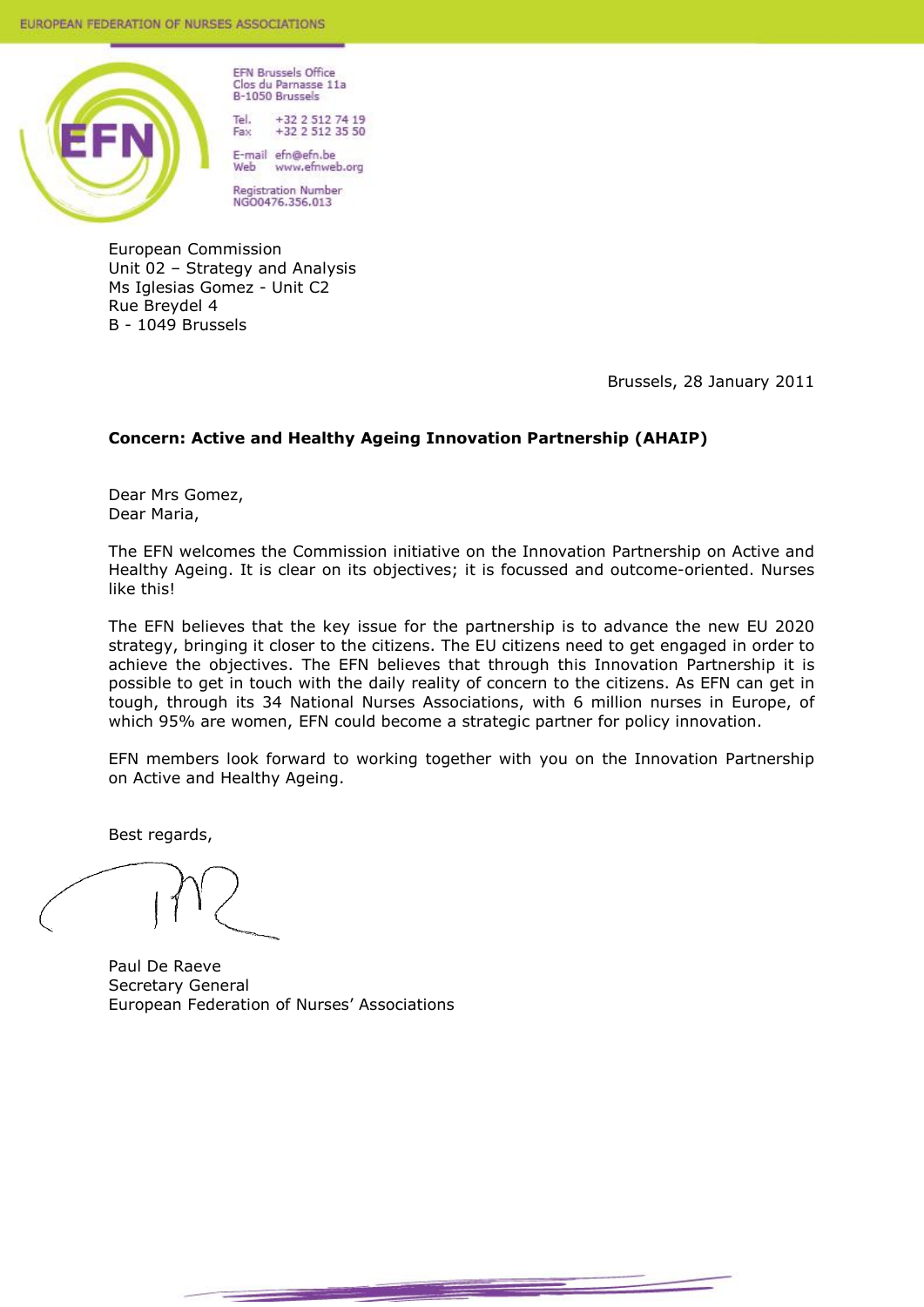(The IPM reference number is: *070392834571002811)*

# **I. RESPONDENT INFORMATION**

## **2. I reply on behalf of:**

- □ Myself
- x My employer (other than a public authority)
- $\bullet$   $\Box$  A public authority

# **If "myself":**

# **2. Please provide your name, country of residence and email address**

# **If "My employer":**

- **2. please indicate the sector(s):**
	- $\bullet$   $\Box$  Industry
	- o large
	- o SME
	- $\bullet$   $\Box$  Health and social care provider
	- $\bullet$   $\Box$  Research/academic
	- **x** Organisation for older people / patients organisation / Other NGOs
	- $\bullet$   $\Box$  Other (please specify)
	- Please provide your organisation"s name and department (if any), country and email address European Federation of Nurses Associations

Clos du Parnasse 11 A 1050 Brussels

[efn@efn.be](mailto:efn@efn.be)

# **If "Public authority":**

# **2. Please indicate scope:**

- $\bullet$   $\Box$  international
- $\bullet$   $\Box$  EU
- $\bullet$   $\Box$  national
- $\bullet$   $\Box$  regional
- $\bullet$   $\Box$  local
- $\bullet$   $\Box$  Other (please specify)
- Please provide your public authority's name and department (if any), country and email
- address

## **II. IDENTIFYING AND OVERCOMING INNOVATION BARRIERS**

## **3. What do you consider to be the main barriers preventing innovation in the area of active and healthy ageing?**

- End-users' (patients, older people, healthcare professionals) are insufficient involved in the conceptualization, development and deployment of new innovative solutions in tele-care and e-health. As such we find ourselves with a large division between the health-social sector and the industry;
- Too much focus on the medicalization of ageing; care needs to become central to the political debate. Urgent need for a paradigm shift led by patients and women;
- Lack of translating research into daily practice due to fragmentation of funding allocation to specific Research Institutions with the main obstacle in the funding not reaching the field work – participants, citizens input to qualitative research is taken for granted;

<u> Mariji (Mariji) (Mariji) (Mariji) (Mariji) (Mariji) (Mariji) (Mariji) (Mariji) (Mariji) (Mariji) (Mariji) (Ma</u>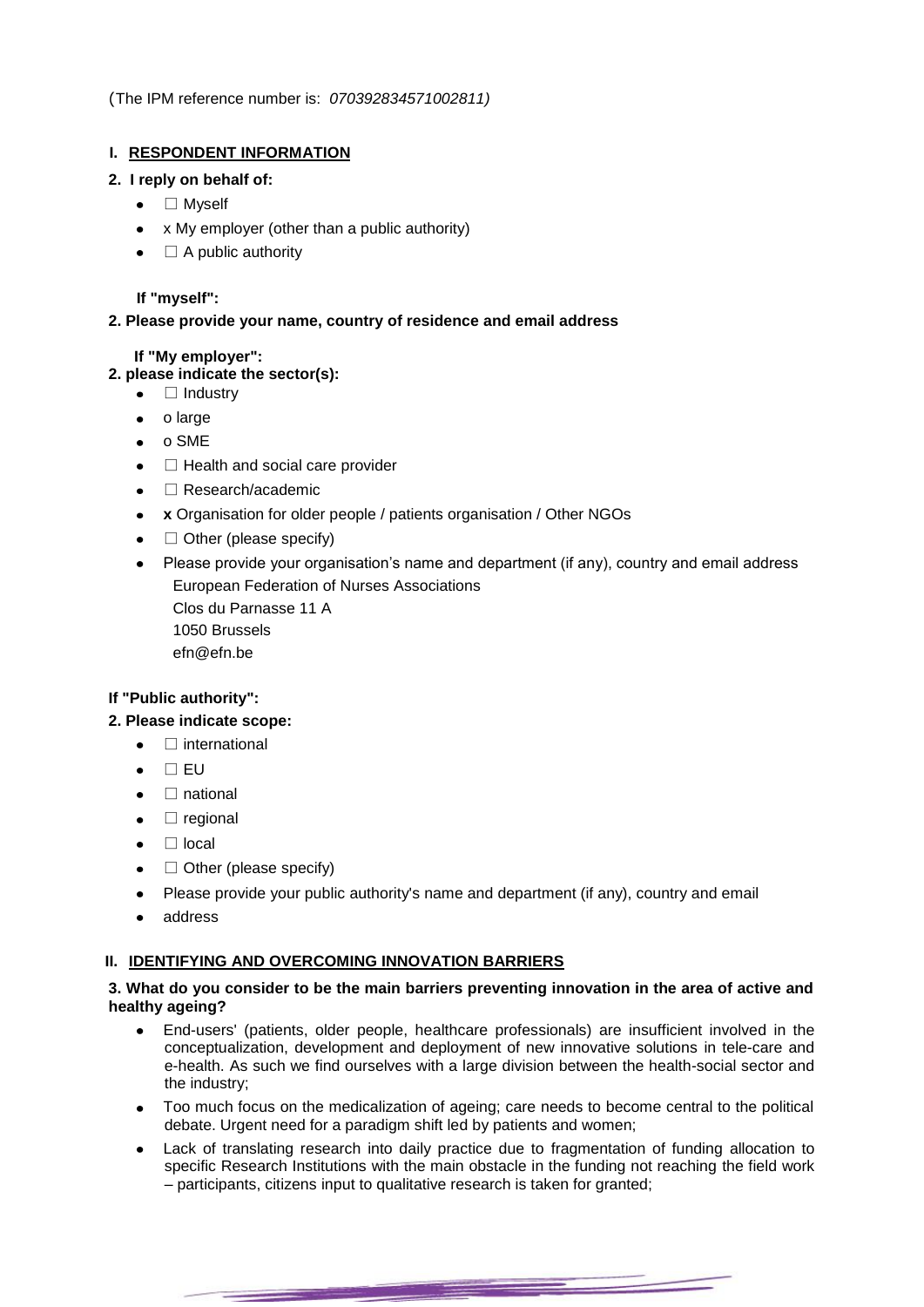• Insufficient focus on prevention and promotion - The acute system is currently the cost driver with a rigid compartmentalization of "health" and "social" care. The focus on prevention and promotion should be made under long-term strategies.

## **4. How do you think a European Innovation Partnership could help overcome the innovation barriers identified?**

- Reinforcing the promotion and prevention activities and long-term strategies instead of promoting directly and indirectly medical care solutions. Empowering positive outcomes, such as quality of life, dignity and ability to self-management and independent living.
- Putting gender into the research and innovation equation. The project for innovation should not be selected if less than 50% of participation are women, in the management and in the participation. Gender becomes an important selection criterion. Furthermore, using common indicators to assess the impact and the results next to creating more links among the research implementation strategies.
- Emphasizing integrated and coordinated approaches of service planning, organisation, financing and implementation – sharing best practices on personal health system approaches among the EU and national-regional levels.

## **5. In view of the main barrier(s) you identified above (points 3 and 4), please provide an example where its removal would benefit a specific innovation in active and health ageing.**

- Removing the end-user" insufficient involvement: the example from Norwegian EFN member is a good practice initiative promoting the cooperation among health professionals and patients and looking also for the social support. Moreover, it is combining the health and social care as the initiative is led by nurses working against the social exclusion. (Ringerinett: An innovative solution for helping the ageing through the use of ICT).
- Removing the acute medical paradigm, putting focus on prevention and quality of life, selfmanagement and independent living: the example of Scotland (UK EFN member) is a good practice front line initiative. Ensuring the sufficient funding, the activity could be developed in a systematic way and not depending on a project funding.

## **III. MAPPING EXISTING INITIATIVES**

**6. Have you been involved in programme(s), initiative(s) and/or action(s) relating to innovation in active and healthy ageing (e.g. research, technology transfer, capacity building, training, financing, deployment, validation/testing of new solutions, standardisation) at trans-national, national, regional or local level?**

**x** YES **(if yes, go to Q7)**

## **7. Please describe the programme(s), initiative(s) and/or action(s) and explain how you were involved.**

- **EFN MEMBER (NORWAY - NNO)**
	- **a. Name/title of the programme, initiative and/or action:** Ringerinett, an innovative solution for helping the ageing through the use of ICT.
	- **b. Target group were:** family in charge of a relative with Alzheimer.
	- **c. Aim of the programme, initiative and/or action:** This is an internet program for family who has a relative with Alzheimer to bring information, experiences and knowledge directly to family.
	- **d. Outcome:** It has helped family, husbands and wives, who are not able to get out of their house because their relative has Alzheimer. They can come in contact with others in the same situation. There is also tailored information about the disease. In addition health personnel can use this website for information about Alzheimer. The whole program has been a nurse initiative, a good example of health care innovation.

This project has been supported by the National Center for Telemedicine. A book explaining the initiative has newly been published. Author: Signe Gieldstad.

**e. Web link:** <http://www.ringerinett.no/>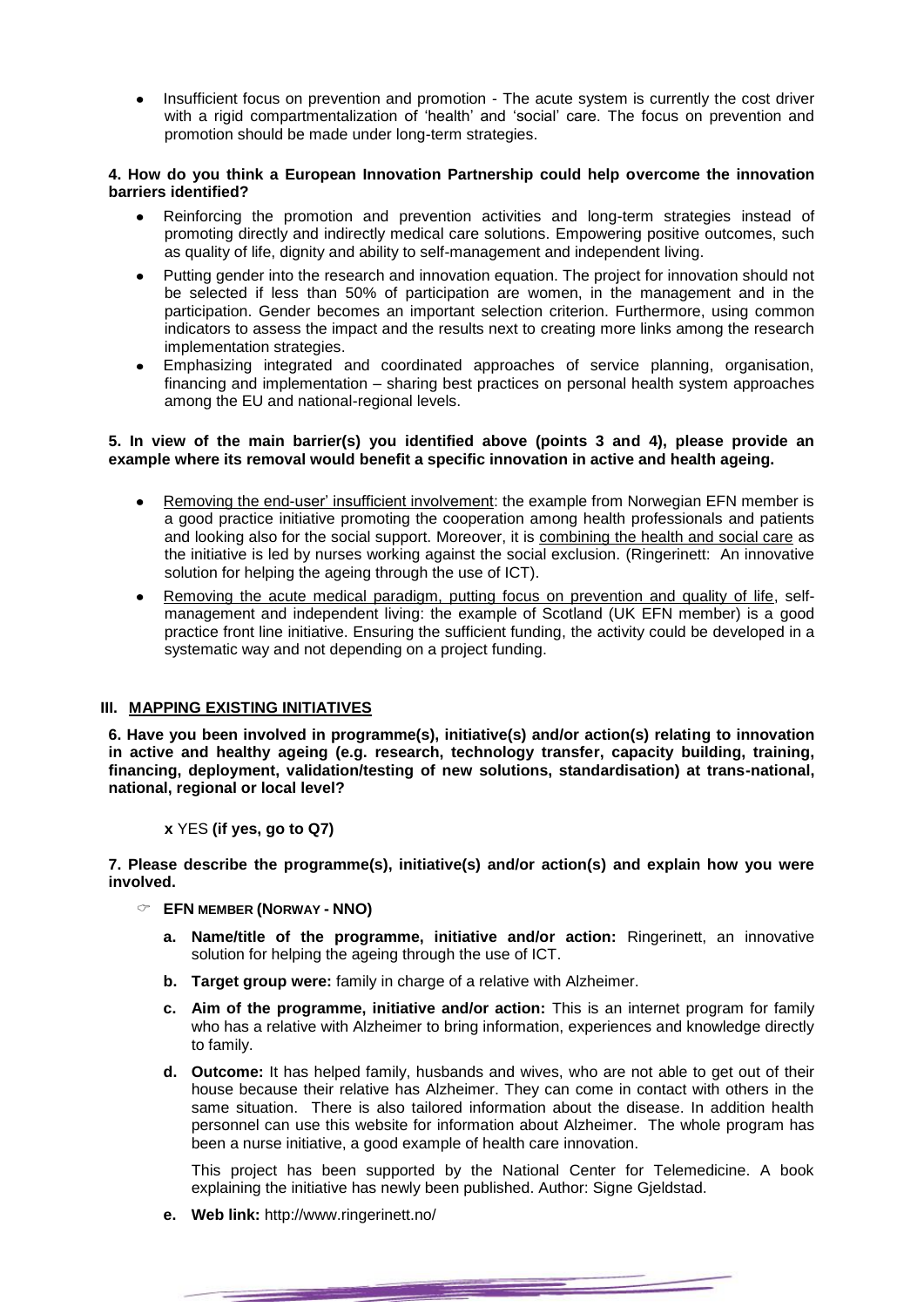#### **EFN MEMBER (UNITED KINGDOM - RCN): PROJECT DEVELOPED IN SCOTLAND**

- **a. Name/title of the programme, initiative and/or action:** Frontline First.
- **b. Target group were:** patients with long-term conditions in a remote and rural area of Scotland.
- **c. Aim of the programme, initiative and/or action:** supporting self-management of long term conditions through the use of telehealth pods (at the community and at home) addressing remote and rural barriers to equitable health provision.

The team have utilised the telehealth technology in an innovative way. This project has seen the creation of "comunal" pods within e.g. sheltered housing and a village hall, with people can interact with using personalised ID methods, and at their own convenienve.

The project aims to keep patients in their homes longer with a good quality of life.

**d.** Outcome: it was recognised that telehealth could help adress the inequitable spread of specialistic knowledge across the area, as well as support successful self-management of long- term conditions, enhance local health promotion measures, reducing accident and emergency admissions and GP attendance. Patients and carers love the technology and fell better supported to take care ownership of long-term conditions.

In addition, this project has provided the opportunity to develop and extend nursing practice throughout this remote area (Argyll and Bute-Scotland). Local nurse knowledge of long-term conditions has increased and is now therefore an enhanced resource to all patients.

**e. Web link:**

[http://frontlinefirst.rcn.org.uk/sites/frontlinefirst/index.php/innovation?utm\\_medium=pressrel](http://frontlinefirst.rcn.org.uk/sites/frontlinefirst/index.php/innovation?utm_medium=pressrelease&utm_campaign=innovation&source=press-release) [ease&utm\\_campaign=innovation&source=press-release](http://frontlinefirst.rcn.org.uk/sites/frontlinefirst/index.php/innovation?utm_medium=pressrelease&utm_campaign=innovation&source=press-release)

- **f. What barriers did you encounter in this process?**
	- There are similar projects being run around Scotland but this type of service should be mainstreadmed rather than as projects.

**EFN MEMBER (UNITED KINGDOM - RCN): PROJECT DEVELOPED IN NORTHERN IRELAND**

- **a. Name/title of the programme, initiative and/or action:** Frontline First.
- **b. Target group were:** high risk older people.
- **c. Aim of the programme, initiative and/or action:** the Northern Health & Social Care Trust (NHSCT) chronic illness case management service (CICM) is a new service whereby nurses have received extra education and support to enable them to work with high risk older people (>65) in their own homes to manage their multiple chronic conditions. The underpinning principle of the project is to proactively manage the individual"s identified risk factors thus preventing deterioration therefore avoiding unplanned hospitalisations.
- **d. Outcome:** A prospective non-randomised controlled trial, to compare the primary outcome measure of length of stay was conducted and was completed September 2010. This trial reports a reduction in both the number of hospitalisations and the length of bed days use associated with them for the intervention group which was not apparent within the control group. This appears to be related to the effect of the CICM service (intervention). Patient related outcomes which included measures of health-related quality of life and functionality also improved significantly across time in the intervention group but continued to decline in the control group.
- **e.** An economic evaluation was carried out alongside the trial of older people with multiple chronic conditions in the NHSCT. There was a difference in average cost per patient of £1,493 (control cost per patient £9,943, intervention cost per patient £8450) at 9 months post introduction of the CICM service intervention. The CICM approach is associated with decreased costs particularly in secondary care services but also in costs of primary and community costs.
- **f. Web link**: [http://frontlinefirst.rcn.org.uk/sites/frontlinefirst/index.php/innovation?utm\\_medium=pressrel](http://frontlinefirst.rcn.org.uk/sites/frontlinefirst/index.php/innovation?utm_medium=pressrelease&utm_campaign=innovation&source=press-release) [ease&utm\\_campaign=innovation&source=press-release](http://frontlinefirst.rcn.org.uk/sites/frontlinefirst/index.php/innovation?utm_medium=pressrelease&utm_campaign=innovation&source=press-release)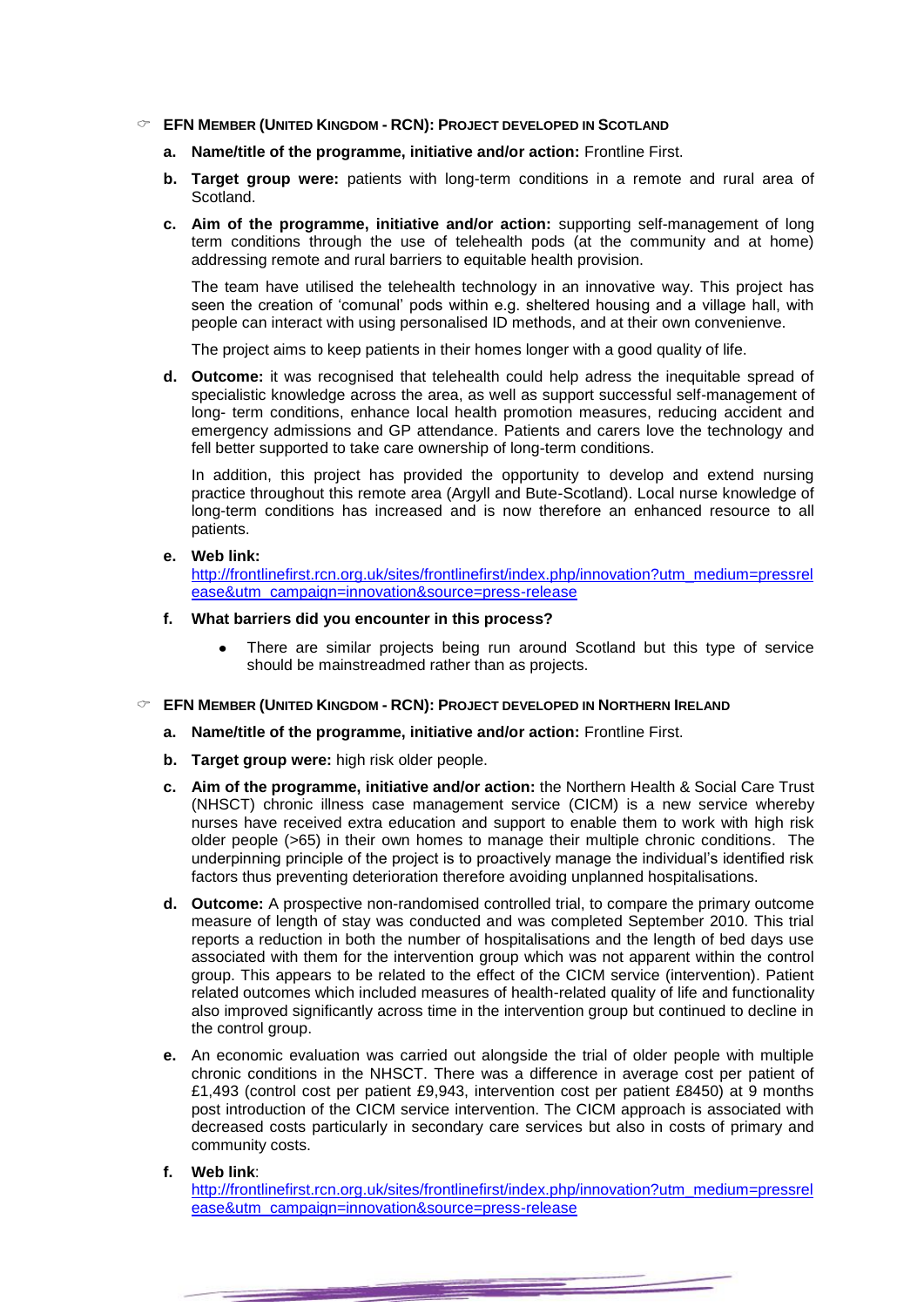**g. Transferability:** If CICM were to be extended across the NHSCT and wider HPSS, the potential financial savings in the system as a whole would be substantial. This study confirms that if you provide care to the right patient, at the right time, using the right intervention, provided by the right professional you will achieve the most effective and cost effective outcomes. Additionally this approach incorporates a measurement of how successful the innovation has been in improving the health of the older person and at the same reduces NHSCT expenditure for this population.

## **EFN Member (Greece-HNA): Iatronet**

- **a. Name/title of the programme, initiative and/or action:** Iatronet (website portal).
- **b. Target group were:** public, patients, health professionals.
- **c. Aim of the programme, initiative and/or action:** the initiative intends to help the public, patients as well as professionals to acquire responsible information concerning health, preventive medicine, health promotion, nursing care, nutrition, healthy and active lifestyles, and recommendations for diet and care. Hellenic Nurses Association"s (HNA"s) Journal titled "Nosileftiki" [\(http://www.hjn.gr/index.php?page=home\)](http://www.hjn.gr/index.php?page=home), is covered by Iatronet.
- **d. Web link:** http://www.iatronet.gr/
- **e. What barriers did you encounter in this process?** In Greece, a strategic plan on eHealth does not exist. Therefore, the nursing applications ongoing are based on individuals efforts and are not centrally monitored. Iatronet is one of the few information resources available and its use should be spread.

## $\circ$  AN EFN EXAMPLE:

- **a. Name/title of the programme, initiative and/or action:** HealthPROElderly.
- **b. Target group were:** Elderly people, Patients, Health and social care professionals.

## **c. Aim of the programme, initiative and/or action:**

The third age and the new technology to improve quality of life. The aim was to narrow the digital divide in the elderly in order to promote their fruition of the National health service and facilitate quicker interventions. In order to provide the basis for the development of further successful activities in health promotion of older people, the following improvements are necessary on national and European levels:

- Launching information campaigns on the positive effects of health promotion for older people.
- Maximising the impact of national resources dedicated to regional and local health promotion through greater collaboration and coordination across important national organisations.
- Supporting the creation of networks on the national and especially local levels that provide for information exchange between all important actors in the field of health promotion for older people.
- Promoting training and capacity building that gives health professionals in the area of public health the knowledge, skills, and tools to implement community health promotion approaches and principles in their work with older people.
- Financing community based research on the long term effects of health promotion and financing evidence-based interventions.
- Promoting the dissemination of models of good practice in health promotion, example maintaining a database of successful health promotion interventions for older people in the country and awarding best practice models.
- **d. Partners:** Red Cross, National Nurses Associations, Research centres.

#### **e. Outcome:**

The whole project was an integrated intervention model to enable older people to take part in the information society. The information reached through technology fought the isolation and enabled the elderly to have access to social and healthcare services.

Community Nursing care-health promotion model; local communities in the frame of primary healthcare services. All older people >65 were visited by the community nurse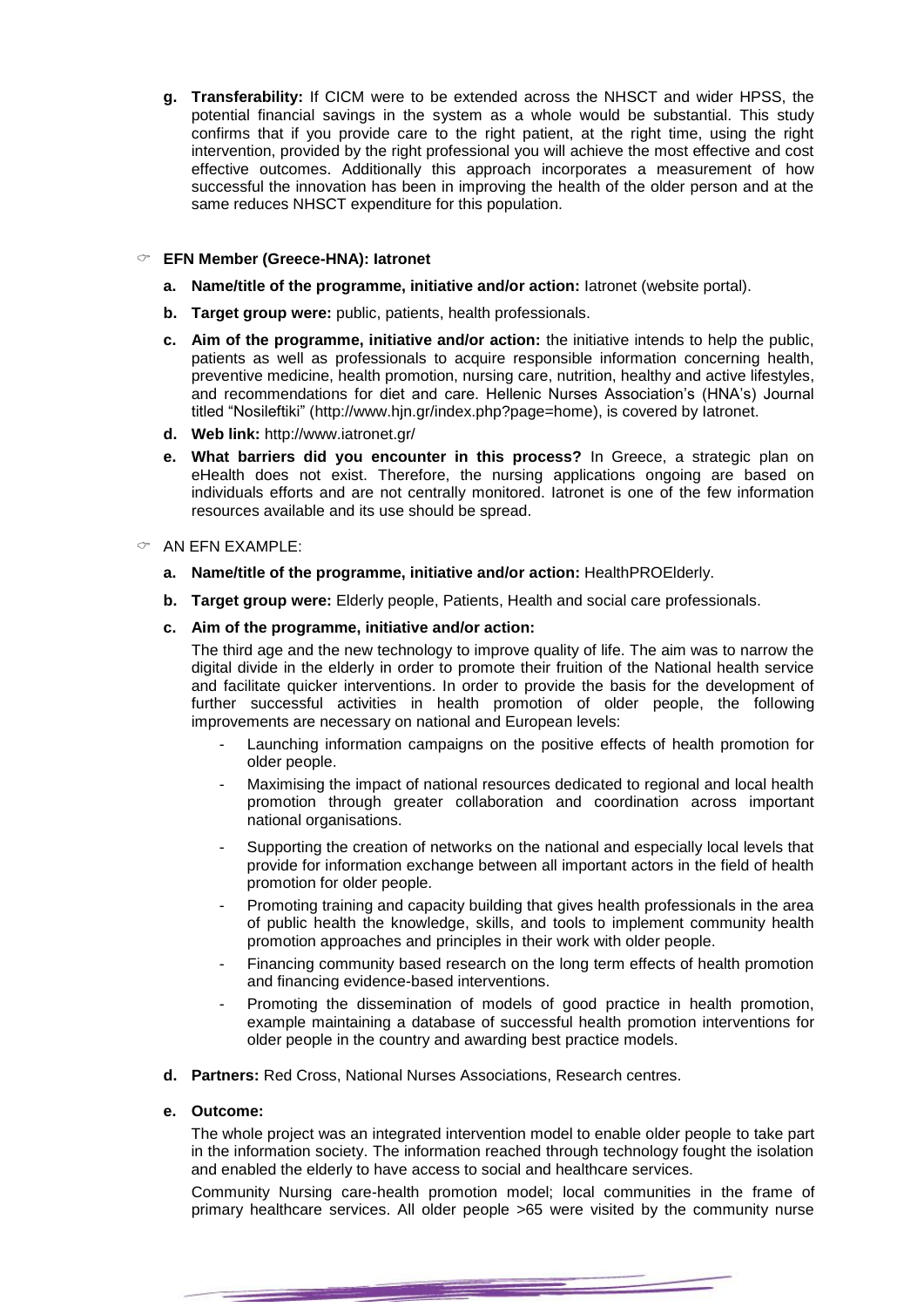working in the respective local community and individual plans for care were prepared for each of them. Community nurses have to support successful ageing of older people in order to better adapt to functioning in a changing world.

**f. Web link:** [http://www.efnweb.eu/version1/en/projects\\_redcross.html](http://www.efnweb.eu/version1/en/projects_redcross.html)

## **g. What barriers did you encounter in this process?**

- Bureaucracy of EU projects;
- Lack of connection to political decision makers and political debate.
- Not follow up and continuity of the actions after the end of the project.

## **IV. DEFINING FUTURE INITIATIVES**

**8. How do you think you could contribute to achieving the European Innovation Partnership strategic objectives (e.g. financing, expertise/know how, implementation, new business models)?**

- Bringing in the expertise/know-how from 34 national nurses associations representing millions of nurses – using EFN General Assembly for further data collection as online consultations are not the easiest way to engage;
- Using existing networks as channels of communication and experience transfer;
- Empowerment of innovation and thinking out of the box;
- Focus on Implementation Research. Closing the gap among the research sphere and the daily practice.
- The innovative partnership needs to become gender balance, gender sensitive.

#### **9. In view of question 8, do you have in mind specific action(s), initiative(s) and/or programme(s) you could initiate to contribute to the European Innovation Partnership?**

#### **a. Aim of the proposed programme, initiative and/or action and main deliverables**

- The follow up of elderly population with special needs at home (telemonitoring,  $\bullet$ telephone advice, telenursing).
- ICT technologies proven as facilitators of quality of care in elderly care.  $\bullet$
- ICT technologies proven as facilitators in the development of personal health systems.
- Education programs through ICT technologies on better management of chronic  $\bullet$ diseases or mobility improvement.
- ICT literacy education and training improving the access to local, social and healthcare eServices while promoting socialisation and decreasing isolation among the elderly.
- The 'ICT Link Nurse' concept with the exchange of ICT knowledge between incoming  $\bullet$ young nurses and experienced nurses in the workforce for the last 20 years.

#### **b. Evidence base, demonstrating the need for action**

- Aide K, James MA. (2010). Does telephone follow-up improve blood pressure after minor stroke or TIA? *Age and Ageing* 39: 598-603. Barton, AJ. (2010). Using mobile health technology to enhance patient-centered care. *Clinical Nurse Specialist* 24(5): 233-234.
- Boucher JL. (2010). Technology and patient-provider interactions: Improving quality of care, but is it improving communication and collaboration? (Editorial). *Diabetes Spectrum* 23(3):142-144.
- Low, G, Rhodes, S, Holland, A. (2010). No longer an island: Rural nurse practitioners gain support through telehealth. (Paper Presentation). *JOGNN* 39(Sup 1): S9-S10.
- Palmas W, Shea S, Starren J et al.(2010). Medicare payments, healthcare service use, and telemedicine implementation costs in a randomized trial comparing telemedicine case management with usual care in medically underserved participants with diabetes mellitus (IDEATel). *J Am Med Inform Assoc* 17(2): 196-202.
- Pyne JM, Fortney JC, Tripathi SP et al. (2010). Cost-effectiveness analysis of a rural telemedicine collaborative care intervention for depression. *Arch Gen Psychiatry* 67(8): 812-821.
- Rantz MJ, Skubic M, Alexander G, et al. (2010). Improving nurse care coordination with technology. CIN: Computers, Informatics, Nursing 28(6), 325-332.

and the company of the company of